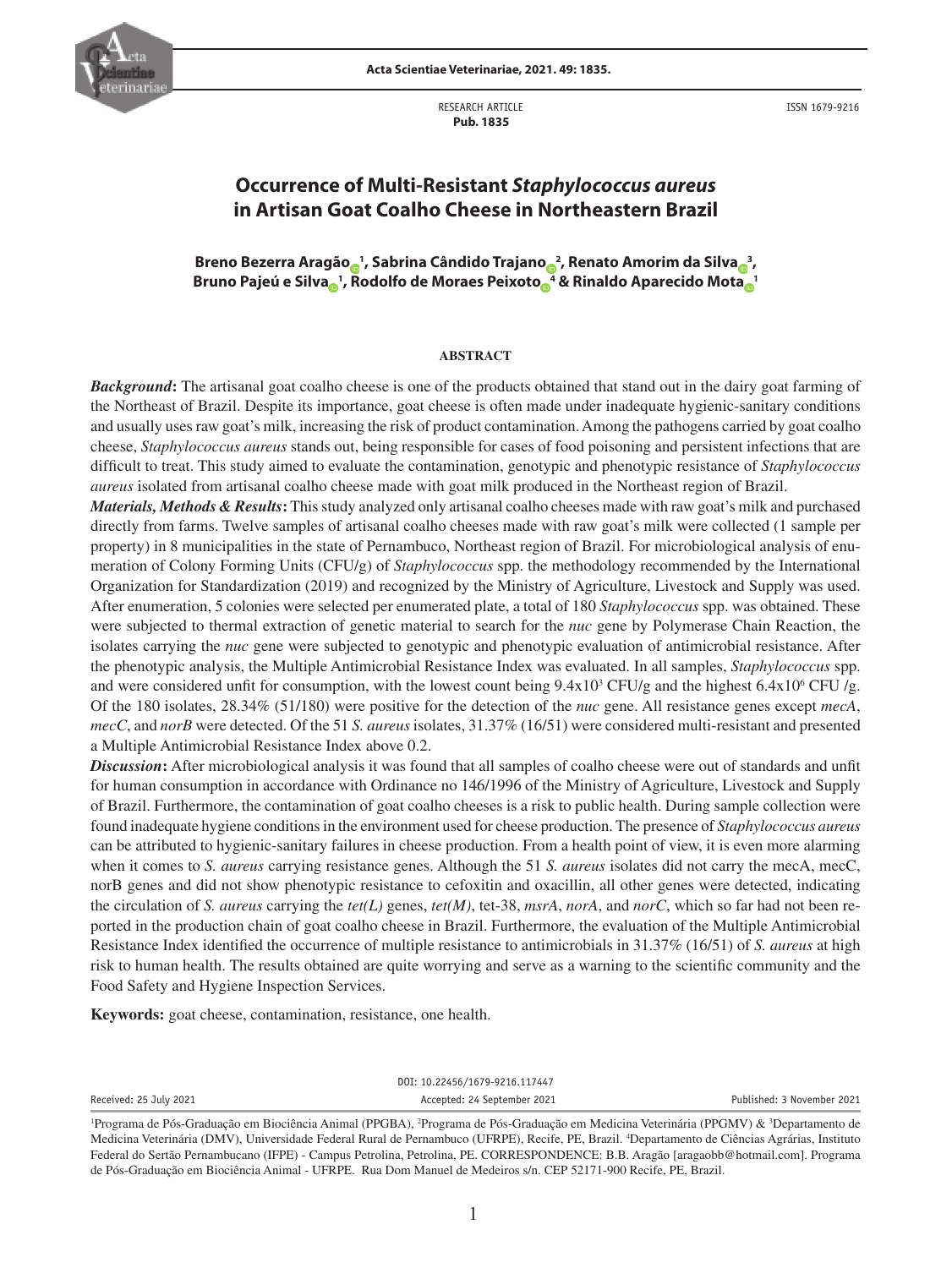### **INTRODUCTION**

Dairy goat farming plays a highly important socio-economic role in the Northeast region of Brazil, as goats are adapted to the Cantiga biome which is unique in the world. The main product of goat's milk is the goat coalho cheese, which is a typical example of cheese from the Northeast region of Brazil, produced with raw goat's milk, which is recognized as a culturally and economically important product. Its production is handcrafted and the manufacturing technology comes from knowledge passed from generation to generation, following a family tradition. Despite this, the lack of sanitation and production in inadequate environments increases the risk of contamination [21].

Among the contaminating pathogens of goat milk and artisan coalho cheese made with goat milk, *Staphylococcus aureus* stands out, as it is considered the most frequent bacterial species. In addition, *S. aureus*  contaminates utensils used for cheese manufacturing, remaining for several days, favouring intercellular interactions to exchange genetic material horizontally resulting in antimicrobial-resistant bacteria, causing losses to the dairy industry, and a potential risk to public health [12].

Despite the importance of artisanal coalho cheese made with goat milk, little information is available on *Staphylococcus* spp. and the profile of multiresistant bacteria to antimicrobials. This study aimed to evaluate the contamination, genotypic and phenotypic resistance of *Staphylococcus aureus* isolated from artisanal coalho cheese made with goat milk produced in the Northeast region of Brazil.

#### **MATERIALS AND METHODS**

### *Goat coalho cheese samples*

In the period between March and December 2019, 12 samples of artisanal coalho cheese made with goat's milk were collected (1 sample per property) in 8 municipalities in the state of Pernambuco, Northeast region of Brazil. One sample was collected in municipality A; 2 in municipality B; 1 in municipality C; 1 in municipality D; 4 in municipality E; 1 in municipality F; 1 in municipality G, and 1 in municipality H (Figure 1).

The purchased cheese samples weighed approximately 500 g, and after collection, were stored in sterilized bags with zip lock<sup>1</sup>, identified and packed in isothermal boxes with recyclable ice at a temperature of  $(4 \text{ to } 8^{\circ}\text{C})$  and transported to the laboratory for microbiological and molecular analysis.



Figure 1. Distribution of samples by sampled municipalities in the state of Pernambuco, Brazil.

#### *Enumeration of* Staphylococcus

Enumeration of *Staphylococcus* spp. was performed according to the methodology recommended by the International Organization for Standardization [8] with adaptations. Initially, 25 g of different parts of each cheese sample were weighed, then transferred to sterile ziplock® bags containing 225 mL of sterile saline solution at 0.85%. Then, they were homogenized for 60 s in Stomacher blender<sup>2</sup>, and from this solution, serial dilutions were made up to 10-6. From these dilutions, 0.1 mL aliquots were taken and seeded in triplicate on Baird-Parker agar3 enriched with egg yolk emulsion and potassium tellurite<sup>4</sup>. Plates were incubated at 35-37°C for 48 h [8].

After bacterial growth, colonies were counted in plates containing between 20 and 200 colonies and the results were expressed in Colony Forming Unit (CFU/g) [8]. Then, 5 characteristic colonies of *Staphylococcus* spp. were selected from each of the enumerated plates. A total of 180 colonies of *Staphylococcus* spp. were selected from the obtained samples.

### *Identification of* Staphylococcus aureus

For the molecular identification of *S. aureus*, DNA extraction was employed in the 180 colonies of *Staphylococcus* spp. For the extraction of genetic material, the methodology proposed by Fan *et al*. [5] was used. The DNA obtained was quantified and analysed for its purity degree in a spectrophotometer with absorbance readings at 260 nm.

For molecular confirmation of the *S. aureus*  species, amplification of the specific region of the nuc gene was performed according to the technique described by Brakstad *et al*. [1], with adaptations in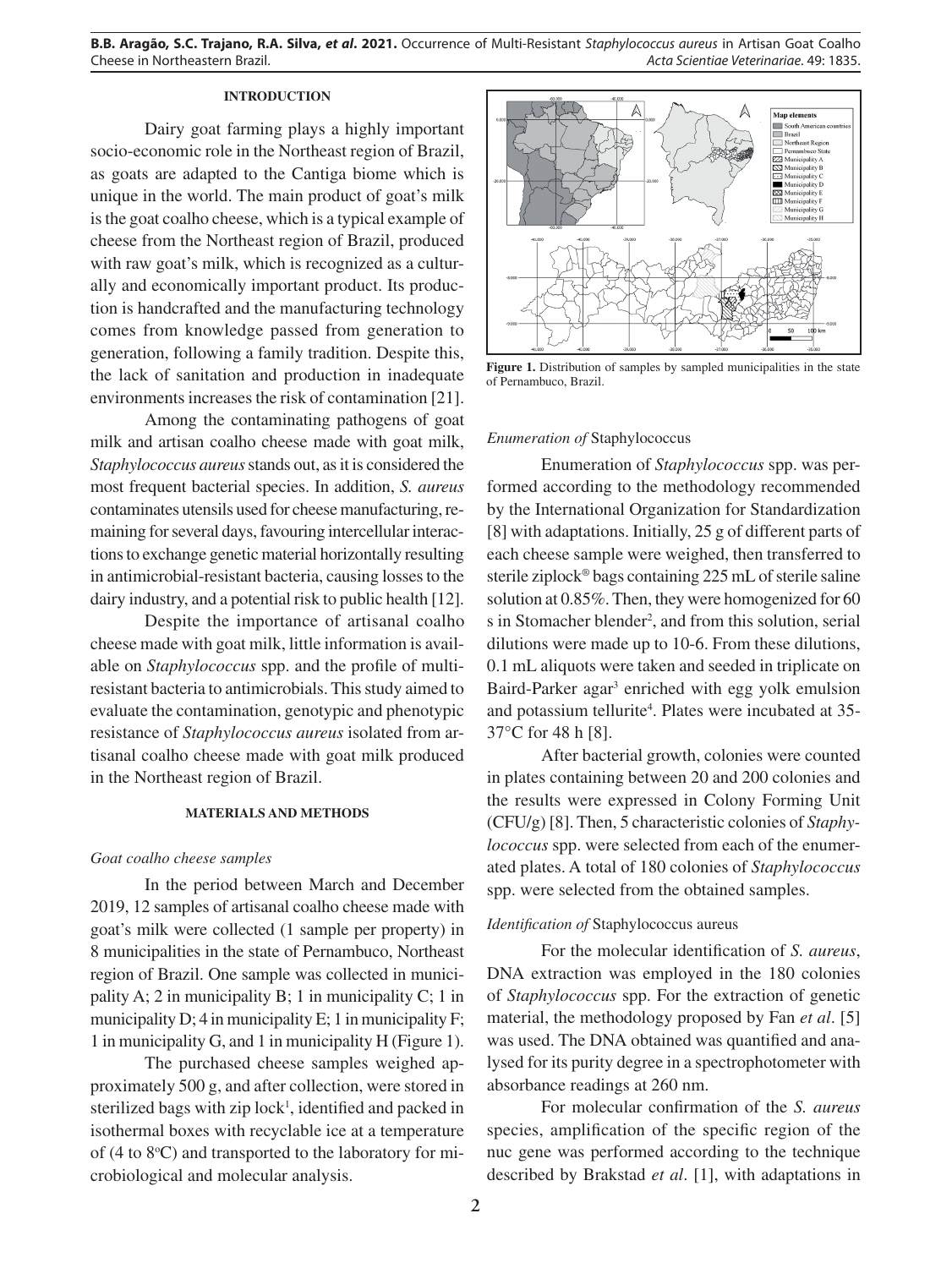the reagent concentrations. The reactions were adapted to a final volume of 12.5 µL per microtube, containing 100 ng template DNA, primers (10 pmol each) as shown in Table 1, using 6.25 µL of Go-TaqGreen Master  $Mix<sup>5</sup>$  (Table 1).

Then, 10  $\mu$ L of the reaction were subjected to electrophoresis for 40 min at 100V in a 1.5% agarose gel stained with BlueGreen, visualized and photographed in a photo documenter under ultraviolet light. As a positive control for detection of the *nuc* gene, the strain *Staphylococcus aureus* N315 was used. As a negative control, DNA-Free Water<sup>6</sup> was used.

## *Search for resistance genes in* S. aureus

For the detection of resistance genes (*blaZ*, *mecA*, *mecC*, *tet(L)*, *tet(M)*, *norA*, *norB* and *norC*, *tet-38*, *msrA*) the conventional polymerase chain reaction (PCR) technique was employed, using the methodology of the references (Table 1), with adaptations in the reagent concentrations. The reactions were formatted to a final volume of 12.5 µL per microtube, containing 100 ng template DNA, primers (10 pmol each), using 6.25  $\mu$ L of Go-TaqGreen Master Mix<sup>5</sup>. Then, 10  $\mu$ L of the reaction were subjected to electrophoresis for 40 min at 100V in a 1.5% agarose gel stained with BlueGreen,

visualized and photographed in a photo documenter under ultraviolet light. As a positive control, were used reference strains to detect specific regions. As a negative control, DNA-Free Water<sup>6</sup> was used.

# *Analysis of the phenotypic resistance profile*

To assess the antimicrobial resistance profile, the disc diffusion technique on Mueller-Hinton agar7 was used according to the Clinical and Laboratory Standards Institute methodology [4]. To perform the test were used discs impregnated with Penicillin G (10UI), Cefoxitin (30 µg), Oxacillin (1 µg), Tetracycline (30  $\mu$ g), Norfloxacin (10  $\mu$ g), and Erythromycin (15 µg)8. The zone of inhibition was interpreted after 24 h of incubation [4].

# *Calculation of Multiple antibiotic resistance (MAR) index*

To calculate the multiple antimicrobial resistance (MAR) index, the Krumperman [10] methodology was used.

# *Statistical analysis*

The results of qualitative diagnostic tests (genotypic and phenotypic resistance) were expressed in their absolute and relative frequencies [6].

| <b>Table 1.</b> Genes, oligonucleotide sequences and size of amplified fragments. |                      |  |  |
|-----------------------------------------------------------------------------------|----------------------|--|--|
| Gene.                                                                             | Sequence $(5' - 3')$ |  |  |

| Gene       | Sequence $(5' - 3')$                                             | Fragment Size (pb) | References         |
|------------|------------------------------------------------------------------|--------------------|--------------------|
| nuc        | F- GCGATTGATGGTGATACGGTI<br>R-AGCCAAGCCTTGACGAACTAAAGC           | 270                | $[1]$              |
| blaZ       | F-AAGAGATTTGCCTATGCTTC<br>R-GCTTGACCACTTTTATCAGC                 | 517                | [22]               |
| mecA       | 2W-TGGTATGTGGAAGTTAGATTGGGAT<br>2X-CTA ATCTCATATGTGTTCCTGTATTGGC | 155                | [16]               |
| mecC       | 1A- CATTA A A ATCA GAG CGAGGC<br><b>1B-TGGCTGAACCCATTTTGAT</b>   | 188                | [18]               |
| tet(L)     | F-TCGTTAGCGTGCTGTCATTC<br>R-GTATCCCACCAATGTAGCCG                 | 267                | $[17]$             |
| tet(M)     | GTG GAC AAA GGT ACA ACG AG<br>CGG TAA AGT TCG TCA CAC AC         | 406                | $[17]$             |
| norA       | F- TGCAATTTCATATGATCAATCCC<br>R- AGATTGCAATTCATGCTAAATATT        | 150                | $\lceil 26 \rceil$ |
| norB       | F- ATAAGGTAAGATAACTAGCA<br>R- ATCTCTATTTGCCTCCCTATA              | 150                | $[25]$             |
| norC       | F-ATAAATACCTGAAGCAACGCCAAC<br>R-AAATGGTTCTAAGCGACCAA             | 200                | $[25]$             |
| $tet - 38$ | F-TTCAGTTTGGTTATAGACAA<br>R- CGTAGAAATAAATCCACCTG                | 200                | $[24]$             |
| msrA       | F-TCCAATCATTGCACAAAATC<br>R-AATTCCCTCTATTTGGTGGT                 | 890                | [14]               |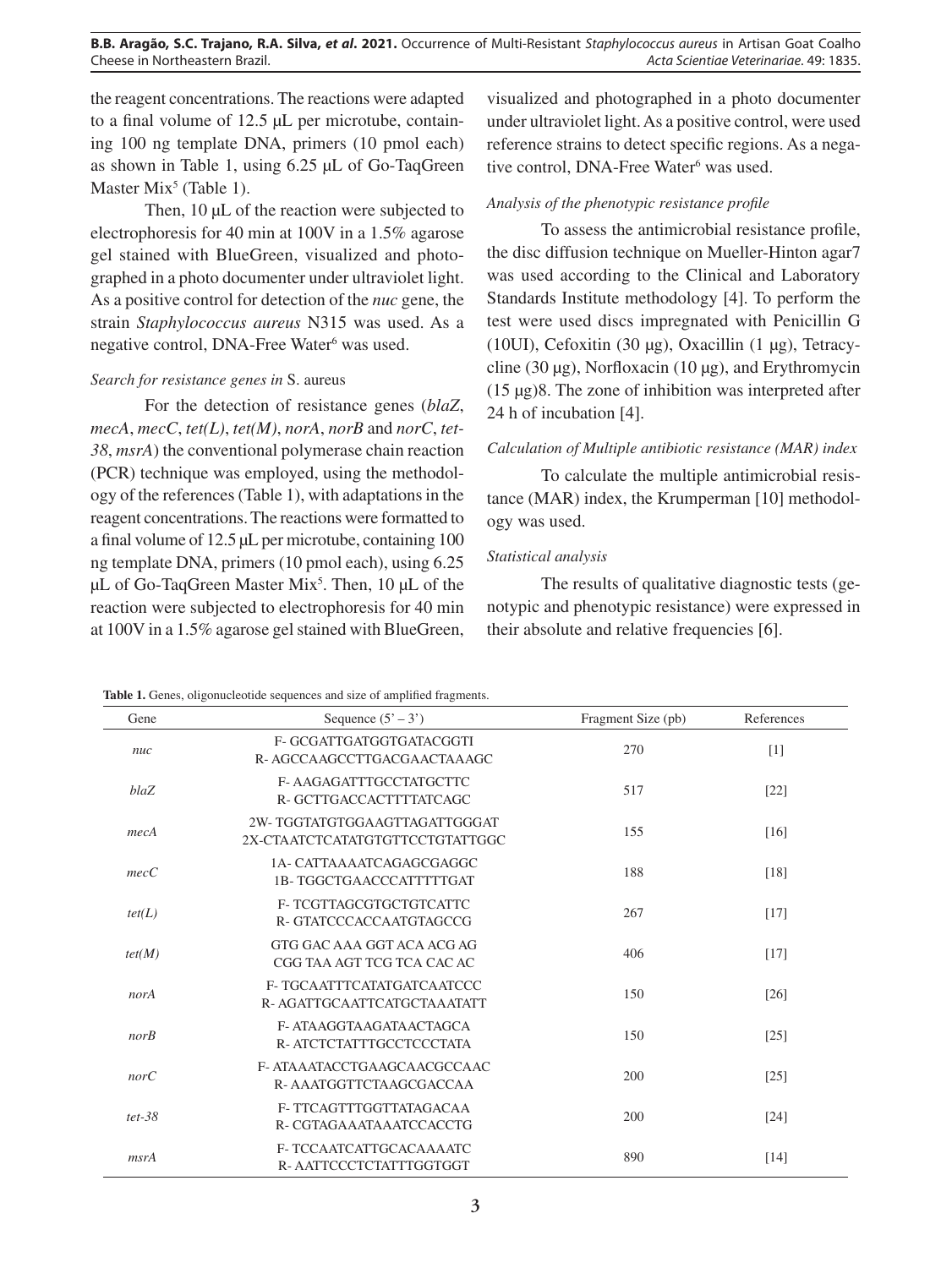### **RESULTS**

In the microbiological analysis of the cheeses, the growth of characteristic colonies of *Staphylococcus* spp. was observed in 100.0% of the analysed samples. Regarding the count of CFU/g of *Staphylococcus* spp., all cheeses were considered unfit for consumption, with the lowest count  $(9.4x10<sup>3</sup>)$  observed in property 7 in municipality B and the highest  $(6.4 \times 10^6)$  in property 12, in municipality H. Of the analysed samples, 91.60%  $(11/12)$  had values equal to or greater than  $10<sup>5</sup> CFU/g$ in Baird-Parker agar (Table 2).

Of the 180 *Staphylococcus* spp. submitted to PCR to detect the *nuc* gene, 28.34% (51/180) were positive. Regarding the contamination of cheeses by property, 66.67% (8/12) of the samples were contaminated by *S. aureus* (Table 3).

The genotypic and phenotypic resistance data are shown in Figure 2. There was no detection of the *mecA*, *mecC* and *norB* resistance genes in the 51 *S. aureus* isolates.

Of the 51 *S. aureus* isolates, 31.37% (16/51) were considered multi-resistant and presented a MAR index above 0.2 (Table 4).

**Table 2.** CFU/g counts in Baird-Parker agar of characteristic colonies of *Staphylococcus* spp. in different municipalities and properties.

| Municipalities | Properties | CFU/g                |
|----------------|------------|----------------------|
| Municipality A |            | $1.22 \times 10^5$   |
|                | 2          | $1.1 \times 10^6$    |
| Municipality B | 3          | $1.57 \times 10^{5}$ |
| Municipality C | 4          | $1.23 \times 10^5$   |
| Municipality D | 5          | $1.06 \times 10^5$   |
|                | 6          | $1.03 \times 10^{5}$ |
|                |            | $9.4 \times 10^3$    |
| Municipality E | 8          | $1.53 \times 10^{6}$ |
|                | 9          | $6.2 \times 10^{5}$  |
| Municipality F | 10         | $2.9 \times 10^5$    |
| Municipality G | 11         | $6.2 \times 10^{5}$  |
| Municipality H | 12         | $6.4 \times 10^{6}$  |

**Table 3.** Absolute and relative frequencies of properties with cheese samples positive for *Staphylococcus aureus*.

|             | Number of isolates from Staphylococcus spp. | nuc gene<br>Positive |             |
|-------------|---------------------------------------------|----------------------|-------------|
| Properties  |                                             |                      |             |
|             |                                             | F.A.                 | F.R. $(\%)$ |
| Property 1  | 15                                          | $\mathbf{0}$         | 0.0         |
| Property 2  | 15                                          | $\mathbf{1}$         | 6.67        |
| Property 3  | 15                                          | $\mathfrak{2}$       | 13.34       |
| Property 4  | 15                                          | 10                   | 66.67       |
| Property 5  | 15                                          | 10                   | 66.67       |
| Property 6  | 15                                          | $\mathbf{0}$         | $0.0\,$     |
| Property 7  | 15                                          | 6                    | 40.0        |
| Property 8  | 15                                          | 9                    | 60.0        |
| Property 9  | 15                                          | $\mathbf{1}$         | 6.67        |
| Property 10 | 15                                          | 12                   | 80.0        |
| Property 11 | 15                                          | $\mathbf{0}$         | $0.0\,$     |
| Property 12 | 15                                          | $\mathbf{0}$         | $0.0\,$     |
| Total       | 180                                         | 51                   |             |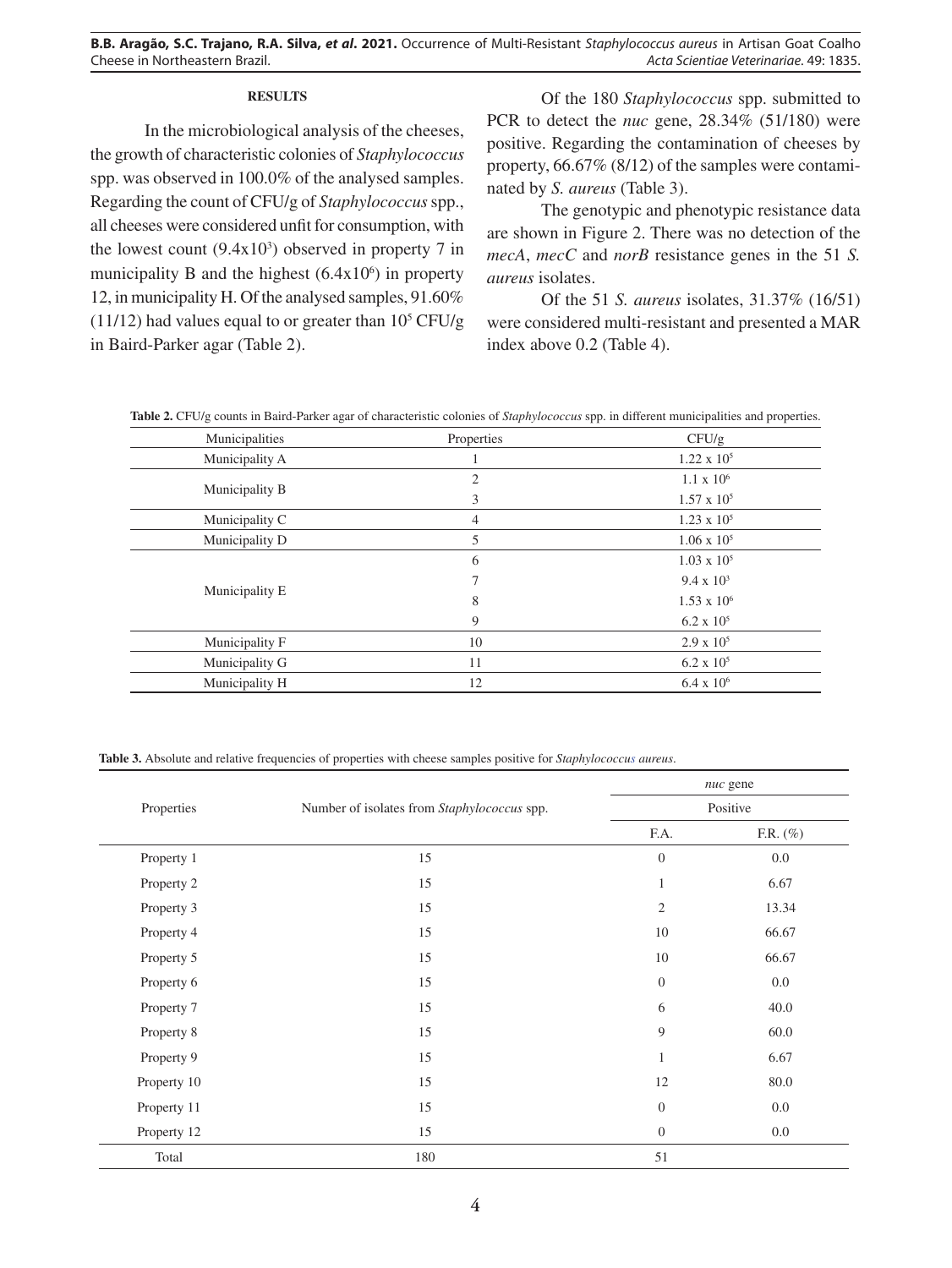**Table 4.** Distribution of resistance pattern and multiple antimicrobial resistance (MAR) index of 16 *Staphylococcus aureus* isolates isolated in goat cheese coalho.

| Antimicrobial resistance profile | Number of resistant isolates | <b>MAR</b> |
|----------------------------------|------------------------------|------------|
| Pen, Tet, Nor e Eri.             |                              | 0.66       |
| Pen, Tet e Nor                   | 4                            | 0.50       |
| Pen, Nor e Eri                   | $\mathcal{D}_{\mathcal{L}}$  | 0.50       |
| Pen e Tet                        | 3                            | 0.33       |
| Pen e Eri                        | 4                            | 0.33       |
| Nor e Eri                        |                              | 0.33       |
| Pen e Nor                        |                              | 0.33       |

Pen= Penicillin G 10 UI; Tet= Tetracycline 30 µg; Nor= Norfloxacin 10 µg; Eri= Erythromycin 15 µg.



**Figure 2.** Distribution of genotypic and phenotypic resistance frequencies of *Staphylococcus aureus*  isolated in goat cheese.

### **DISCUSSION**

The results obtained in the microbiological analysis revealed that all the evaluated samples of coalho cheese were not up for standards and unfit for human consumption per Ordinance No. 146/1996 of the Ministry of Agriculture, Livestock and Supply  $(MAPA)$  of Brazil, which recommends  $1x10<sup>3</sup>$  CFU /g for high moisture cheeses, as goat cheese coalho is classified [2]. In addition to non-compliance with the legislation these cheeses present an imminent risk of poisoning by staphylococcal enterotoxins for their consumers, since they presented values equal to or greater than 105 CFU/g for *Staphylococcus* spp. in Baird-Parker agar, being considered at high risk for food poisoning worldwide [9]. Souza *et al*. [23] in a similar study carried out in another region of Brazil has also detected 17.4% of *S. aureus* in 160 analysed samples. Contamination of goat coalho cheese is a public health risk. During sample collection, were found

inadequate hygiene conditions in the environment used for cheese production.

From a sanitary point of view, the contamination of the analysed cheeses is even more alarming when it comes to *S. aureus* carriers of resistance genes. Although the 51 *S. aureus* isolates did not carry the *mecA*, *mecC*, *norB* genes, and did not show phenotypic resistance to cefoxitin and oxacillin, all other genes were detected, indicating the circulation of *S. aureus* carrying the *tet(L)*, *tet(M)*, *tet-38, msrA*, *norA* and *norC* genes which, so far, had not been reported in the production chain of goat coalho cheese in Brazil.

The occurrence of genotypically and phenotypically resistant *S. aureus* reveals the spread of genetically evolved strains [3]. The abusive use of antimicrobials in veterinary and human medicine, as well as residual antibiotics that are excreted or discharged in nature, probably contribute to the high frequency of antimicrobial-resistant bacteria [11]. In addition, there is the possibility of acquired resistance,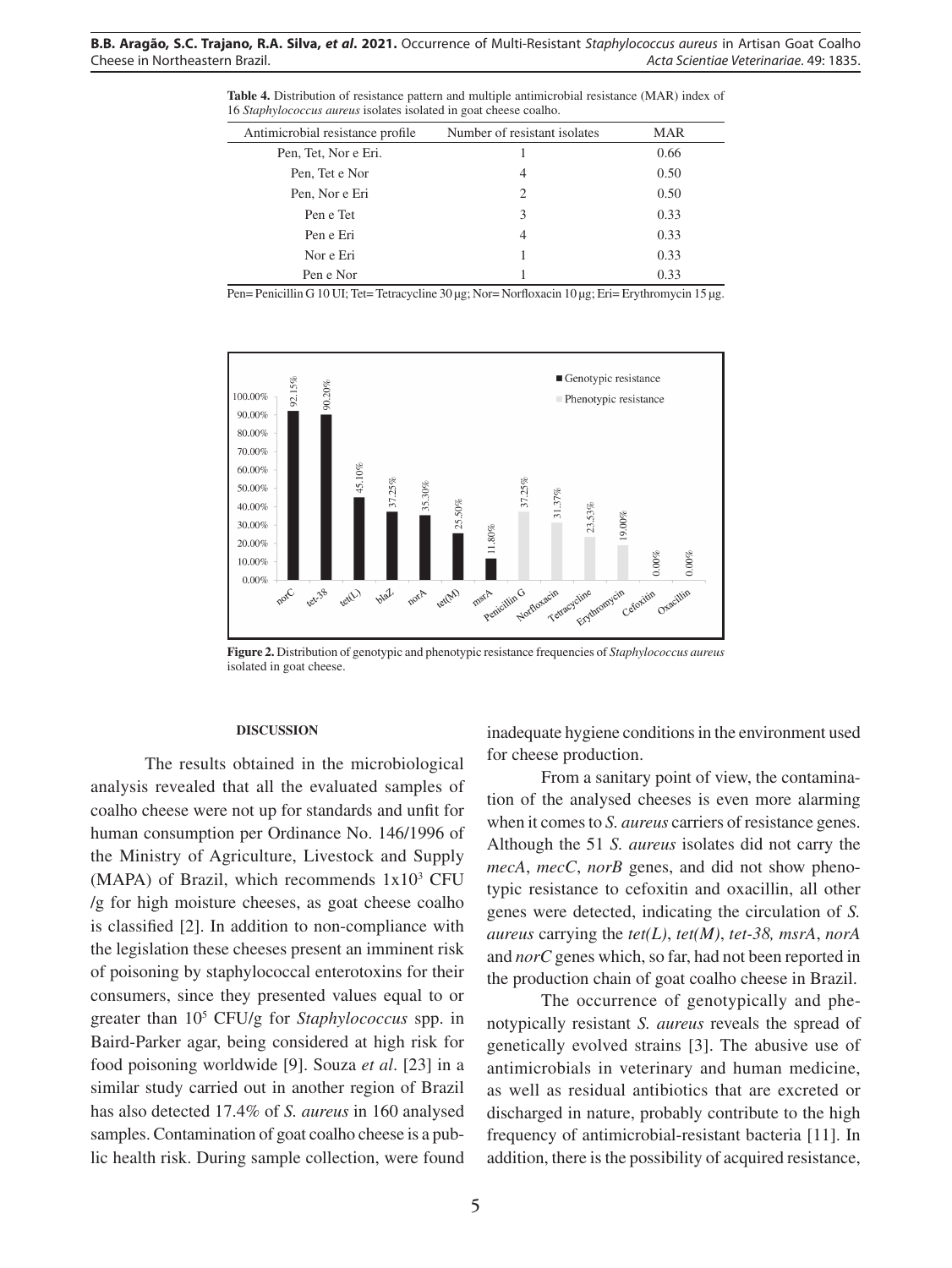through mutations in genes (chromosomal mutation), transfer of genes from one microorganism to another by plasmids (conjugation or transformation), transposons (conjugation), integrations, and bacteriophages (transduction) [7].

Selective pressure and the emergence of new resistant strains is a very concerning genetic mechanism and the prevalence detected in this study for the *blaZ*, *tet(L)*, *tet(M)*, *tet-38*, *norA*, and *norC* genes may become even higher due to the evolvability of *S. aureus*  [3]. In addition, the occurrence of 11.8% (6/51) of the *msrA* gene in *S. aureus* found in goat cheese is concerning, as this gene is responsible for conferring resistance to the classes of macrolides, lincosamides, and streptogramins, the main drugs used as alternatives in the treatment of glycopeptide-resistant *Staphylococcus* in humans [20].

Although macrolides, lincosamides, and streptogramins are not used in the treatment of caprine mastitis or other infections in animals [15], 19% (10/51) of *S. aureus* isolates exhibited phenotypic resistance to erythromycin. Thus, it is suggested that *S. aureus* carriers of the *msrA* gene detected in our study are of human origin since, in human medicine, these antimicrobials are of usual prescription as alternative antibiotics in the treatment of persistent staphylococcal infections [27]. In addition to the occurrence of resistance genes, the MAR assessment allowed the identification of multiple resistance to antimicrobials in 31.37% (16/51) of *S. aureus* that presents a high risk to human health [13].

The high rate of genotypic resistance and low phenotypic detection in isolated *Staphylococcus aureus* may be associated with changes in gene expression triggered by mutations, phages, plasmids, and transposons. Therefore, the multiplicity of factors associated with phenotypic resistance requires careful

investigation. The detection of different genetic resistance markers, as well as the study of the regulation of gene expression, allows for a deeper understanding of the real value of their detection in predicting antimicrobial resistance, as recommended by the Clinical and Laboratory Standards Institute [19].

### **CONCLUSION**

The results obtained in microbiological analyses reveal that all evaluated cheeses were unfit for consumption and serve as a warning to the scientific community and the Food Safety and Hygiene Inspection Services. The detection of multi-antimicrobial resistant *S. aureus* in cheese is a risk to the health of consumers, in addition to causing a negative economic impact on the production chain of this type of cheese, which is highly consumed by residents and tourists. The need for regular monitoring of this production chain to control and minimize *S. aureus* contamination of the cheese is emphasized.

#### MANUFACTURERS

 Thomas Scientific LLC. Swedesboro, NJ, USA. Seward Laboratory Systems Inc. Bohemia, NY, USA. Difco Laboratories Incorporated. Detroit, MI, USA. HiMedia Leading BioSciences Company. Mumbai, India. Promega Corporation. Fitchburg, WI, USA. QIAGEN GmbH. Hilden, Germany. Merck KGaA. Darmstadt, Germany. Laborclin Produtos para Laboratórios Ltda. Pinhais PR, Brazil.

*Acknowledgements***.** We thank the Fundação de Amparo à Ciência e Tecnologia do Estado de Pernambuco for the scholarship (IBPG-0467-5.05/17).

*Declaration of interest***.** The authors declare no conflicts of interest. Only the authors are responsible for the content and writing of the article.

#### **REFERENCES**

- **1 Brakstad O.G., Aasbakk K. & Maeland J.A. 1992.** Detection of *Staphylococcus aureus* by polymerase chain reaction amplification of the nuc gene. *Journal of Clinical Microbiology*. 30: 1654-1660.
- **2 BRASIL. Ministério da Agricultura, Pecuária e Abastecimento. Portaria nº 146 de 07 de março de 1996.** Oficializa os Regulamentos Técnicos de Identidade e Qualidade dos Produtos Lácteos. Brasília: Ministério da Agricultura, Pecuária e Abastecimento, 1996. Available in: < https://www.dourados.ms.gov.br/wp-content/uploads/2016/05/RTIQ-Leite-Completo-PORTARIA-146\_96-ok.pdf >. [Accessed online in June 2021].
- **3 Chambers H.F. & Deleo F.R. 2009.** Waves of resistance: *Staphylococcus aureus* in the antibiotic era. *Nature Reviews Microbiology*. 7: 629-641.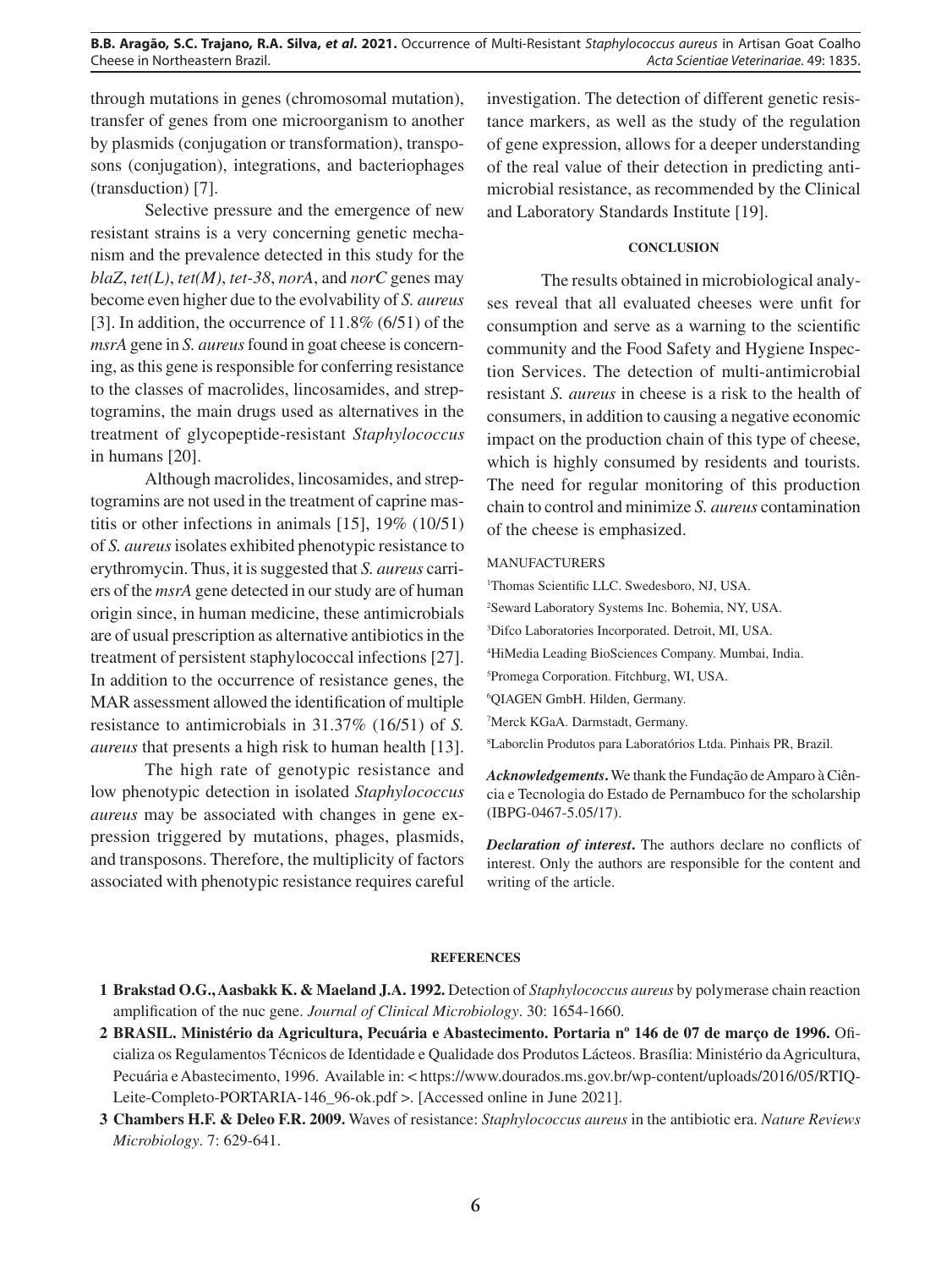- **4 Clinical and Laboratory Standards Institute (CLSI). 2017.** Performance Standards for Antimicrobial Susceptibility Testing, 27th ed. Clinical and Laboratory Standards Institute, 950 West Valley Road, Suite 2500, Wayne, Pennsylvania 19087 USA (CLSI supplement M100). (accessed 26 June 2021). Available in: <https://file.qums.ac.ir/repository/mmrc/ clsi%202017.pdf>. [Accessed online in June 2021].
- **5 Fan H.H., Kleven S.H. & Jackwood, M.W. 1995.** Application of polymerase chain reaction with arbitrary primers to strain identification of *Mycoplasma gallisepticum*. *Avian Diseases*. 39: 729-735.
- **6 Field A. 2009.** *Descobrindo a estatística usando o SPSS*. 2.ed. Porto Alegre: Artmed, 688 p.
- **7 Giedraitiene A., Vitkauskiene A., Naginiene R. & Pavilonis A. 2011.** Antibiotic resistance mechanisms of clinically important bacteria. *Medicina*. 47: 137-146.
- **8 ISO International Organization for Standardization. 2019.** Microbiology of food and animal feeding stuffs Horizontal method for the enumeration of coagulase-positive staphylococci (*Staphylococcus aureus* and other species) - Part 1: Technique using Baird-Parker agar médium. Available in: <https://www.normas.com.br/visualizar/abnt-nbr-nm/11661/ abnt-nbriso6888-1-microbiologia-de-alimentos-para-consumo-humano-e-animal-metodo-horizontal-para-enumeracaode-estafilococos-coagulase-positiva-Staphylococcus-aureus-e-outras-especies-parte-1-tecnica-usando-agar-bairdparker>. [Accessed online in June 2021].
- **9 Johler S., Giannini P., Jermini M., Hummerjohann J., Baumgartner A. & Stephan R. 2015.** Further Evidence for Staphylococcal Food Poisoning Outbreaks Caused by egc-Encoded Enterotoxins. *Toxins*. 7: 997-1004.
- **10 Krumperman P.H. 1983.** Multiple antibiotic resistance indexing of *Escherichia coli* to identify high-risk sources of fecal contamination of foods. *Applied and Environmental Microbiology*. 46: 165-170.
- **11 Laxminarayan R., Duse A., Wattal C., Zaidi A.K.M., Wertheim H.F.L., Sumpradit N., Vlieghe E., Hara G.L., Gould I.M., Goossens H., Greko C., So A.D., Bigdeli M., Tomson G., Woodhouse W., Ombaka E., Peralta A.Q., Qamar F.N., Mir F., Kariuki S., Bhutta Z.A., Coates A., Bergstrom R., Wright G.D., Brown E.D. & Cars O. 2013.** Antibiotic resistance-the need for global solutions. *Lancet Infectious Diseases*. 13: 1057-1098.
- **12 Liu M., Wu X., Li J., Liu L., Zhang R., Shao D. & Du X. 2017.** The specific anti-biofilm effect of gallic acid on *Staphylococcus aureus* by regulating the expression of the ica operon. *Food Control*. 73: 613-618.
- **13 Magiorakos A.-P., Srinivasan A., Carey R.B., Carmeli Y., Falagas M.E., Giske C.G., Harbarth S., Hindler J.F., Kahlmeter G., Olsson-Liljequist B., Paterson D.L., Rice L.B., Stelling J., Struelens M.J., Vatopoulos A., Weber J.T. & Monnet D.L. 2012.** Multidrug-resistant, extensively drug-resistant and pandrug-resistant bacteria: an international expert proposal for interim standard definitions for acquired resistance. *Clinical Microbiology and Infection*. 18: 268-281.
- **14 Martineau F., Lansac N., Me C., Roy P.H., Ouellette M. & Bergeron M.G. 2000.** Correlation between the Resistance Genotype Determined by Multiplex PCR Assays and the Antibiotic Susceptibility Patterns of *Staphylococcus aureus* and *Staphylococcus epidermidis*. *Antimicrobial Agents and Chemotherapy*. 44: 231-238.
- **15 Mavrogianni V.S., Menzies P.I., Fragkou I.A. & Fthenakis G.C. 2011.** Principles of Mastitis Treatment in Sheep and Goats. *Veterinary Clinics of North America: Food Animal Practice*. 27: 115-120.
- **16 Nakagawa S., Taneike I., Mimura D., Iwakura N., Nakayama T., Emura T., Kitatsuji M., Fujimoto A. & Yamamoto T. 2005.** Gene sequences and specific detection for Panton-Valentineleukocidin. *Biochemical and Biophysical Research Communications.* 328: 995-1002.
- **17 Ng L.K.I., Martin M.A. & Mulvey M. 2001.** Multiplex PCR for the detection of tetracycline resistant genes. *Molecular and Cellular Probes*. 15: 209-215.
- **18 Paterson G.K., Larsen A.R., Robb A., Edwards G.E., Pennycott T.W., Foster G., Mot D., Hermans K., Baert K., Peacock S.J., Parkhill J., Zadoks R.N. & Holmes M.A. 2012.** The newly described *mecA* homologue, *mecALGA251*, is present in methicillin-resistant *Staphylococcus aureus* isolates from a diverse range of host species. *Journal of Antimicrobial Chemotherapy*. 67: 2809-2813.
- **19 Pereira C.S., Santos L.M.M., Machado L.S., Melo D.A., Coelho S.M.O., Pereira V.L.A., Souza M.M.S. & Nascimento E.R. 2021.** Proteomics characterization of *Staphylococcus* spp. From goat mastitis and phenogeno-typical assessment of resistance to beta-lactamics. *Pesquisa Veterinária Brasileira*. 41: 1-6.
- **20 Prabhu K., Rao S. & Rao V. 2011.** Inducible clindamycin resistance in *Staphylococcus aureus* isolated from clinical samples. *Journal of Laboratory Physicians*. 3:25-27.